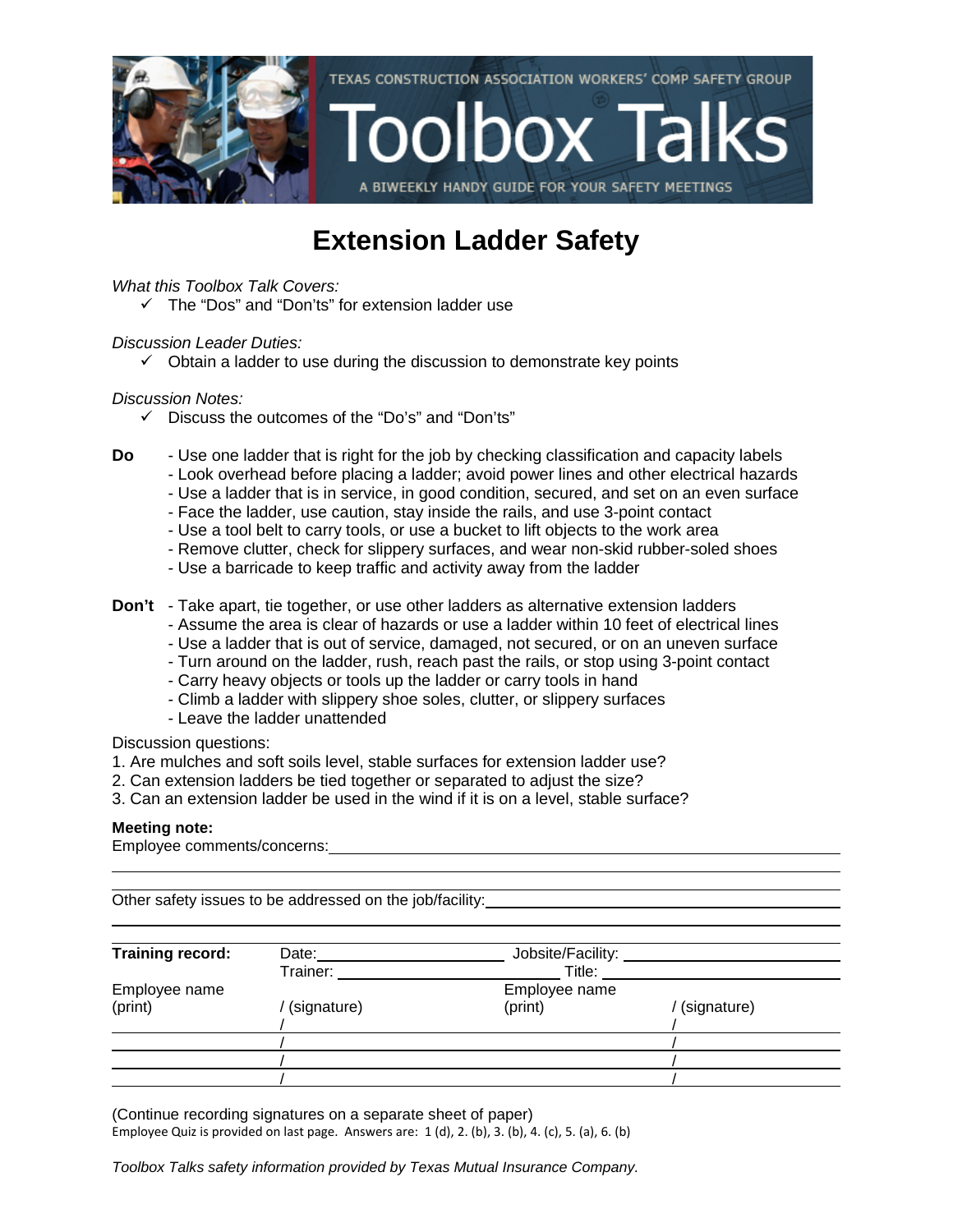

# **Extension Ladder Safety**



*Toolbox Talks safety information provided by Texas Mutual Insurance Company.*